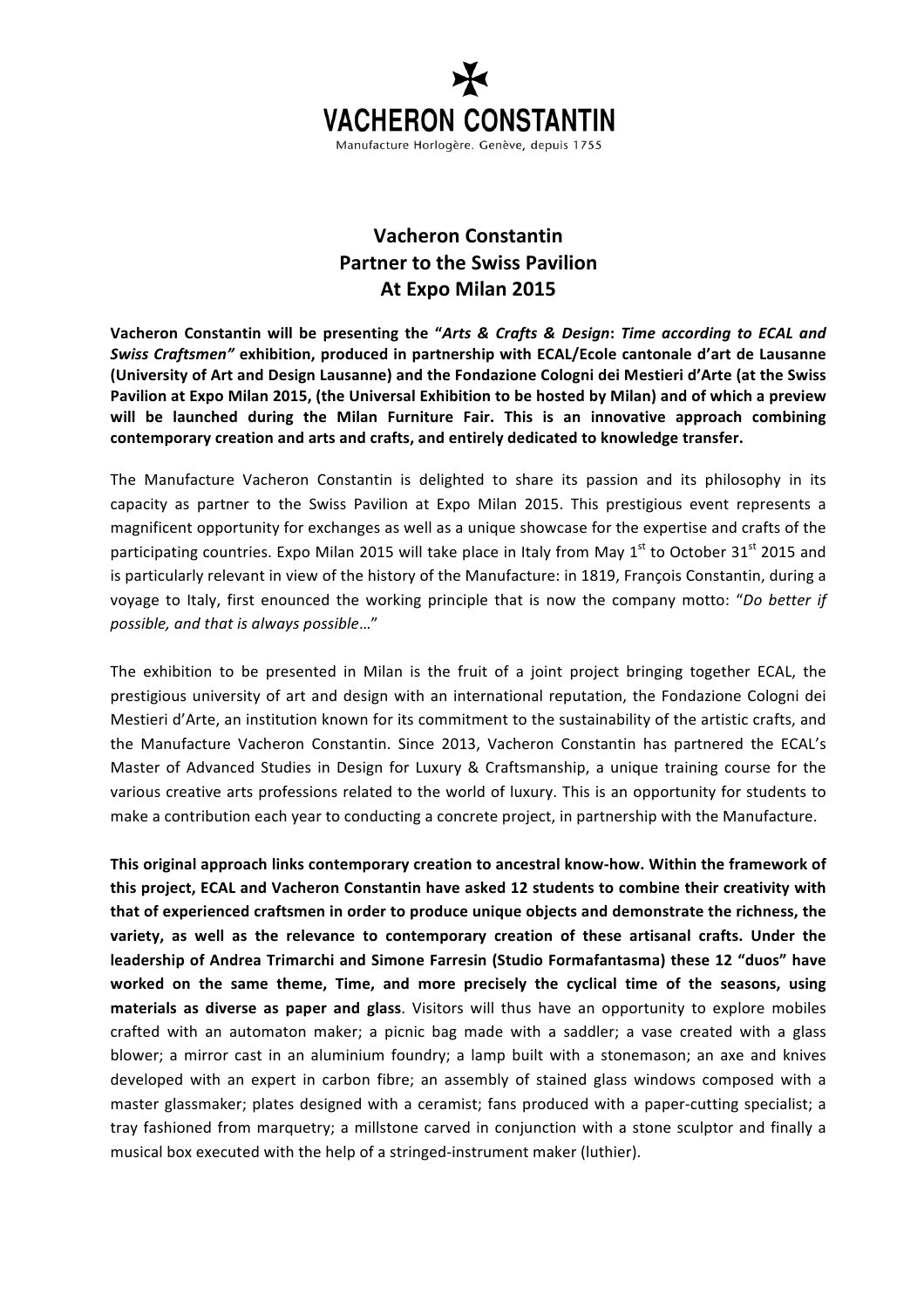

These works, born of a student-craftsman dialogue, have given rise to an exhibition entitled "Arts&Crafts&Design: Time according to ECAL and Swiss Craftsmen, previewed in Milan during the Milan Furniture Fair (*Salone Internazionale del Mobile* from April 14<sup>th</sup> to 19<sup>th</sup> 2015) prior to being presented in the context of the VIP Lounge of the Swiss Pavilion for the entire duration of Expo Milan 2015 (May  $1^{st}$  to October 31<sup>st</sup> 2015).

Taking part in Expo Milan 2015, a prestigious event steeped in history, is a fascinating opportunity for ECAL, for the Fondazione Cologni dei Mestieri d'Arte as well as for Vacheron Constantin, and provides an opportunity to present the very best of Swiss expertise.

**Vacheron Constantin International :** Daphné Stauffer : daphne.stauffer@vacheron-constantin.com

**Vacheron Constantin Italy:** Marcella Magliola : mmagliola@barbaragianuzzi.com